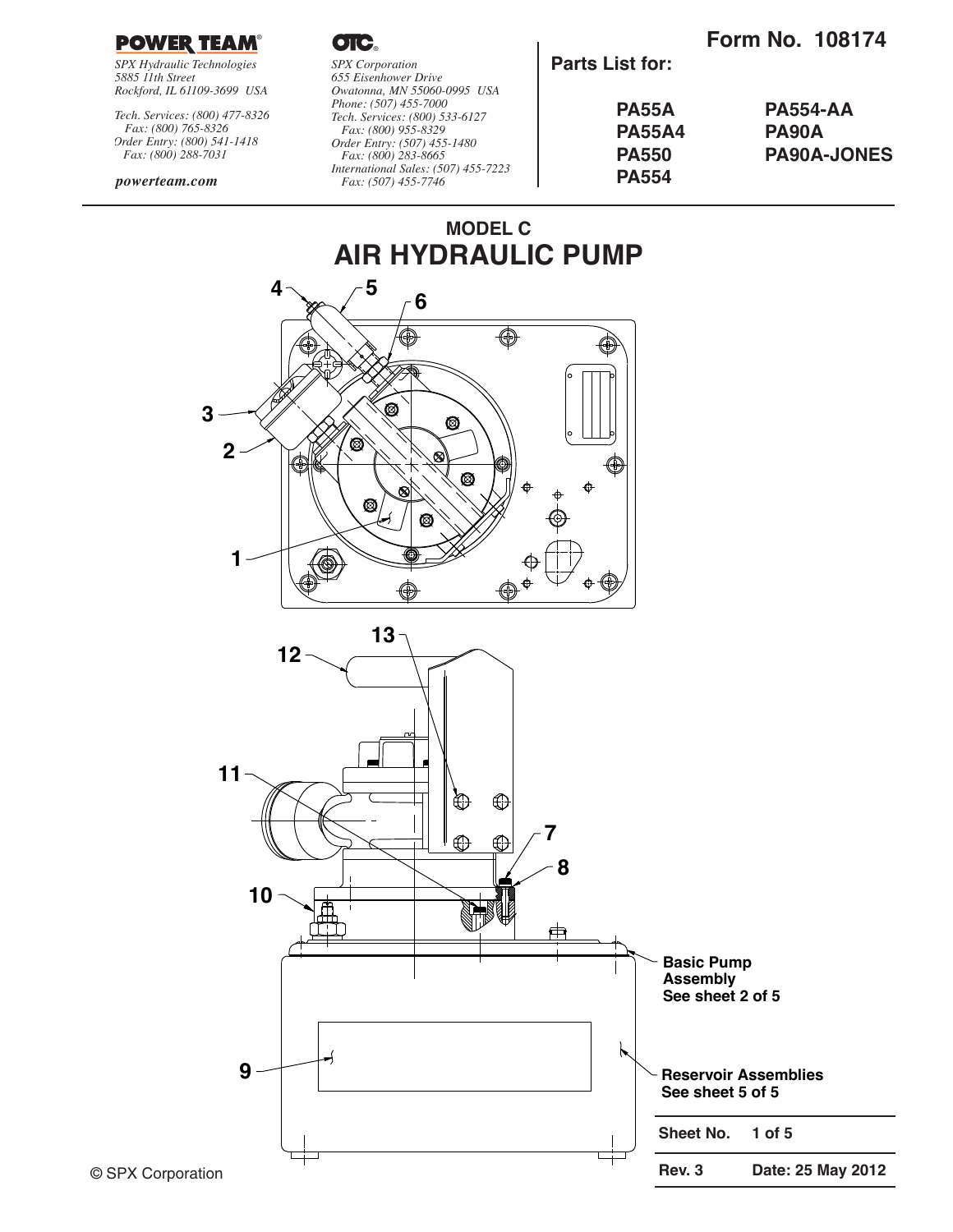| Item<br>No.             | Part<br>No.  | No.<br>Req'd   | <b>Description</b>                                      |
|-------------------------|--------------|----------------|---------------------------------------------------------|
| 1                       | 66484        | 1              | Air Motor (See Form No. 108171)                         |
| $\overline{\mathbf{c}}$ | 13966        | 1              | Muffler                                                 |
| 3                       | 205505       | 1              | <b>Muffler Deflector</b>                                |
| 4                       | 11127        | 1              | Plug Fitting (3/8 NPTF)                                 |
| 5                       | 13645        | 1              | 2-way Closed Air Valve<br>For PA550, PA554, PA554-AA, & |
| 6                       | 14056        | 1              | PA90A-JONES<br>Straight Fitting (3/8 NPTF)              |
| 7                       | 10016        | 4              | Soc. Hd. Screw (1/4-20 x 1)                             |
| 8                       | 10244        | 4              | Lockwasher $(.49 \times .26)$                           |
| $\boldsymbol{9}$        | 309219       | $\overline{c}$ | Trade Name Decal (Power Team)                           |
| 10                      | 422056       | 1              | <b>Motor Base</b>                                       |
| 11                      | 10022        | 4              | Soc. Hd. Screw (1/4-20 x 1-1/2)                         |
|                         | 12 422102BK2 | $\mathbf{1}$   | <b>Handle Weldment</b>                                  |
| 13                      | 10005        | 4              | Hex Hd. Cap Screw (1/4-20 x 1/2)                        |
|                         |              |                | <b>VALVE OPTIONS</b>                                    |
|                         | 9500         | 1              | 4-way Tandem Center Manual Valve                        |
|                         |              |                | (For PA554; See Form No. 100623)                        |
|                         | 66208        | 1              | 4-way Pump Mount Air Valve                              |
|                         |              |                | (For PA554A4 & PA554-AA; See Form No. 108068)           |
|                         |              |                | <b>PARTS INCLUDED BUT NOT SHOWN</b>                     |
|                         | 16797        | 1              | 90° Elbow Fitting<br>For PA554-AA                       |
|                         | 9689         | 1              | <b>Reducer Connector</b>                                |
|                         | 14680        | 2              | 90° Elbow Fitting                                       |
|                         | 208218       | 6              | <b>Straight Fitting</b>                                 |
|                         | 421265       | 1              | Air Operated Hand Control                               |
|                         | 251759       | 1              | >For PA55A4<br><b>Pump Instruction Decal</b>            |
|                         | 251760       | 1              | <b>Release Instruction Decal</b>                        |
|                         | 45052        | 1              | Three Strand 12' hose                                   |
|                         | 200609       | 1              | Drain Tube (For PA554-AA & PA55A4)                      |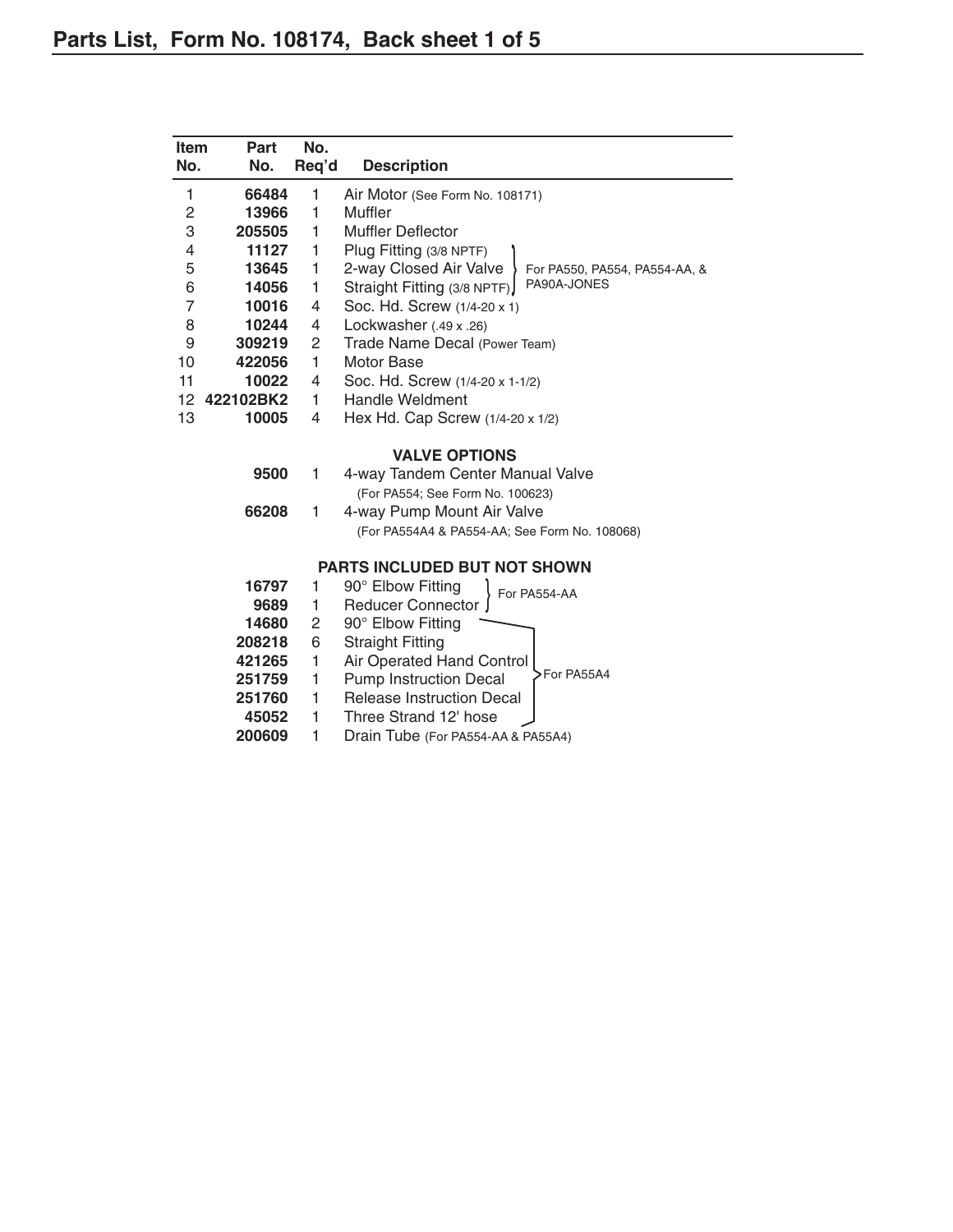

| Sheet No. | 2 of 5            |
|-----------|-------------------|
| Rev. 3    | Date: 25 May 2012 |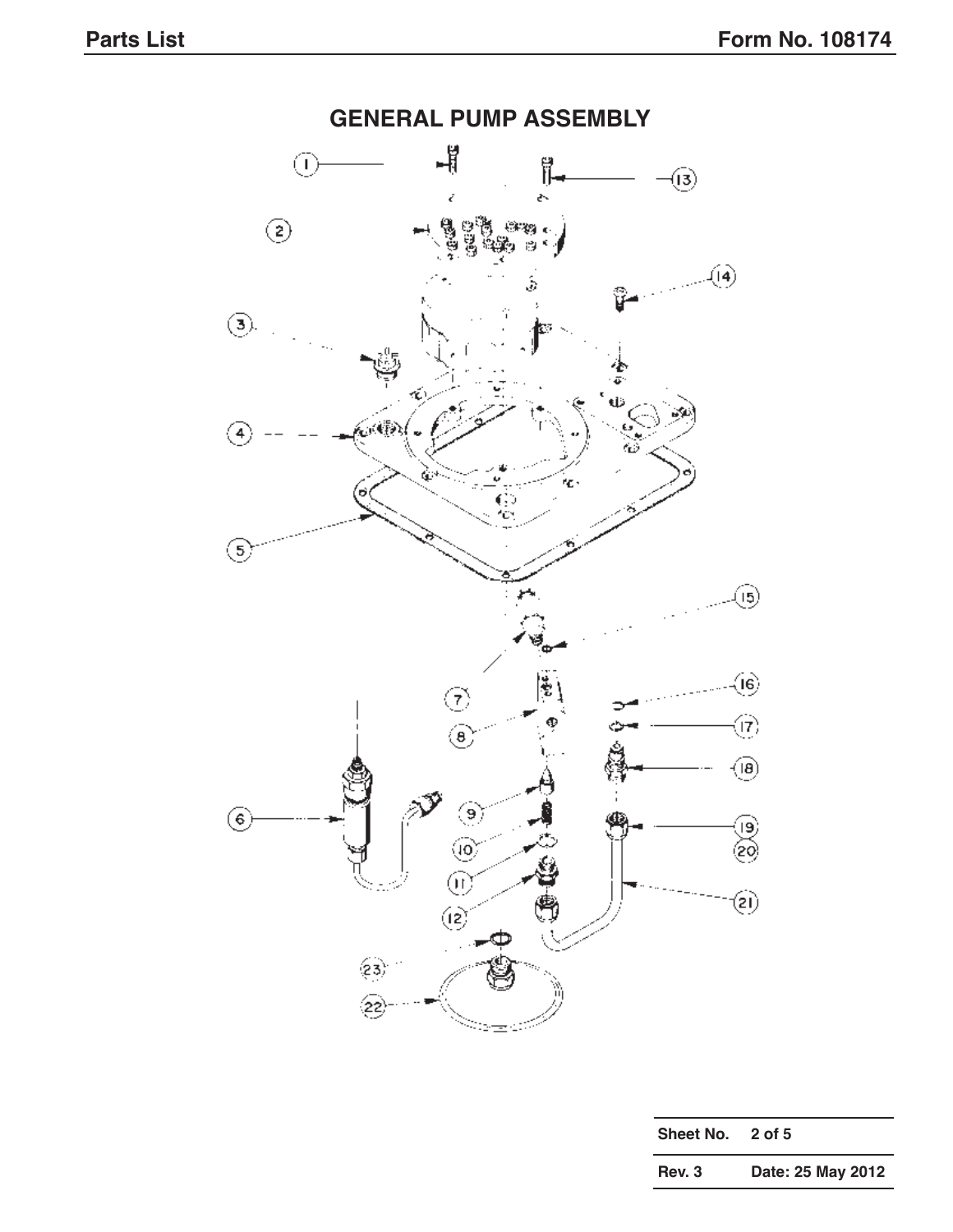| <b>Item</b> | Part     | No.   |                                       | <b>Item</b> | Part  | No.                   |                                       |
|-------------|----------|-------|---------------------------------------|-------------|-------|-----------------------|---------------------------------------|
| No.         | No.      | Req'd | <b>Description</b>                    | No.         | No.   | Req'd                 | <b>Description</b>                    |
|             | 10016    | 3     | Soc. Hd. Cap Screw                    |             |       |                       | $(3/8$ O.D. $X$ 3/4 Lg.)              |
|             |          |       | (1/4-20 UNC X 1" Lg.)                 | 11          | 10261 |                       | Copper Washer (3/4 X 19/32 X 1/32)    |
| 2           | *27206   |       | Basic Pump Ass'y Replacement          | 12          | 20770 |                       | Connector (Torque to 40/45 ft. lbs.)  |
|             |          |       | (See chart below)                     | 13          | 10015 | 2                     | Soc. Hd. Cap Screw (1/4-28 UNF X)     |
|             | *28349   |       | Basic Pump Ass'y Replacement          |             |       |                       | 1" Lg.; Torque to 180 in. lbs.)       |
|             |          |       | (See chart below)                     | 14          | 10177 | 10                    | Mach. Screw (1/4-20 UNC X 3/4 Lg.)    |
| 3           | 20937    |       | Filler Plug                           | 15          | 10266 | 1                     | O-ring $(3/8 \times 1/4 \times 1/16)$ |
| 4           | 40064WH2 |       | Cover                                 | 16          | 10268 |                       | O-ring $(1/2 \times 3/8 \times 1/16)$ |
| 5           | 40164    |       | Gasket                                | 17          | 11863 |                       | PTFE Backup Washer                    |
| 6           | 22360    |       | Pressure Regulator Ass'y              |             |       |                       | $(1/2 \times 3/8 \times 1/16)$        |
|             |          |       | (See below)                           | 18          | 20787 | 1                     | <b>Valve Connector</b>                |
| 7           | 21278    |       | <b>Relief Valve</b>                   | 19          | 10430 | $\mathbf{2}^{\prime}$ | <b>Tube Sleeve</b>                    |
|             |          |       | (Set at 10,100/10,700 PSI)            | 20          | 10431 | 2                     | Tube Nut                              |
|             | 21278-50 |       | Relief Valve (Set at 5,100/5,700 PSI) | 21          | 21045 | 1                     | Oil Line                              |
|             | 21278-15 |       | Relief Valve (Set at 1,500/1,700 PSI) | 22          | 21345 |                       | Filter Ass'y (Includes Item 23)       |
| 8           | 20776    |       | Valve Body                            | 23          | 10527 |                       | O-ring (13/16 X .644 X .087)          |
| 9           | 20771    |       | Poppet                                |             |       |                       |                                       |
| 10          | 10425    |       | <b>Compression Spring</b>             |             |       |                       |                                       |

**\*Includes all items on sheet 3 of 5 and items 1, 7, 8, 9, 10, 11, 12, 13, 15 & 22 on this sheet.**

### **BASIC PUMP REPLACEMENT CHART Low Speed (3,450 RPM)**

| <b>SERIES</b>                            | <b>MAX. PSI</b> | <b>BASIC PUMP &amp;</b><br><b>COVER PLATE ASS'Y</b> | <b>BASIC PUMP</b><br><b>REPLACEMENT</b> | <b>HIGH PRESSURE</b><br><b>PUMP ASS'Y USED</b> | <b>NO. OF PISTONS</b> |
|------------------------------------------|-----------------|-----------------------------------------------------|-----------------------------------------|------------------------------------------------|-----------------------|
| PA55A, PA554-AA,<br>PA550, PA554, PA55A4 | 10.000          | 50404                                               | 27206*                                  | 33113                                          |                       |
| <b>PA90A</b>                             | 5.000           | 50406                                               | 28349*                                  | 33114                                          |                       |
| <b>PA90A-JONES</b>                       | .500            | 50406-15                                            |                                         | 33114                                          |                       |



# **PRESSURE REGULATOR ASSEMBLY**

| Item<br>No. | Part<br>No. | No.<br>Reg'd | <b>Description</b>                    |
|-------------|-------------|--------------|---------------------------------------|
| 1           | 22362       | 1            | <b>Adjusting Screw</b>                |
| 2           | 10386       | 1            | Hex Jam Nut (3/8-24 UNF)              |
| 3           | 21305       | 1            | <b>Valve Cap</b>                      |
| 4           | 10268       | 1            | O-ring $(1/2 \times 3/8 \times 1/16)$ |
| 5           | 21306       | 1            | <b>Spring Guide</b>                   |
| 6           | 10495       | 1            | <b>Compression Spring</b>             |
| 7           | 21046       | 1            | Valve Stem                            |
| 8           | 22361       | 1            | Body                                  |
| 9           | 29267       | 1            | Oil Line Ass'y (With nuts)            |
| 10          | 14844       | 1            | <b>Connector Fitting</b>              |
|             |             |              |                                       |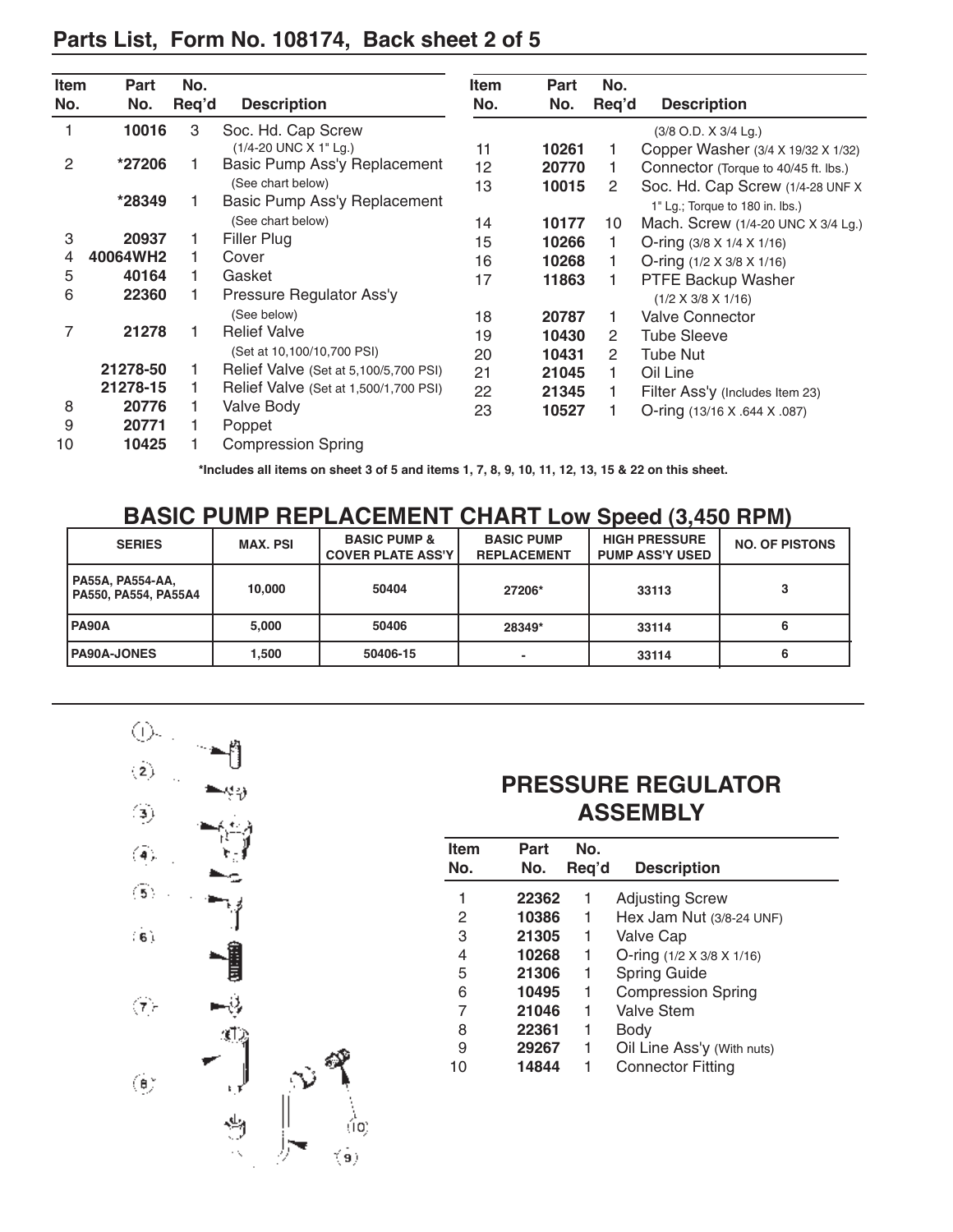#### 0  $\cdot$   $\left($ 25)  $\rightarrow$  $\left(\!\frac{1}{2}\!\right)$  $\mathcal{L}(22)$ ۞ ⓒ  $\langle \hat{z} \hat{z} \rangle$  $\circled{3}$  - - - - - -(28) ⊛  $\langle\hat{z}\hat{y}\rangle$ Ŋ  $\circledS$ íØ. ∞  $\circledast$ - 39  $\circledS$  $\odot$ Ψщ <આં ◉ 'શ્ક્  $\mathbf{r}$  $\left( \begin{matrix} 1 \\ 2 \end{matrix} \right)$ ◉  $\textcircled{\scriptsize{2}}$  $\circledcirc$  $\overline{\mathbb{C}}$  $\circledcirc$  $\odot$  $\widehat{\mathfrak{g}}$  $\circledast$ تن  $\circledS$ ◉  $\odot$ ۞  $\Theta$  $\textcircled{\scriptsize 8}$ ý Ō  $\left(\!\!\left.\!\frac{\partial}{\partial x}\!\!\right.\!\!\right)$  $\textcircled{\scriptsize{12}}$ . . . . (22) ೧ ?⊛ ⊛⊢  $\circledR$ ปู

|  |  | <b>BASIC PUMP ASSEMBLY</b> |
|--|--|----------------------------|
|--|--|----------------------------|

| <b>Sheet No.</b> | 3 of 5            |
|------------------|-------------------|
| Rev. 3           | Date: 25 May 2012 |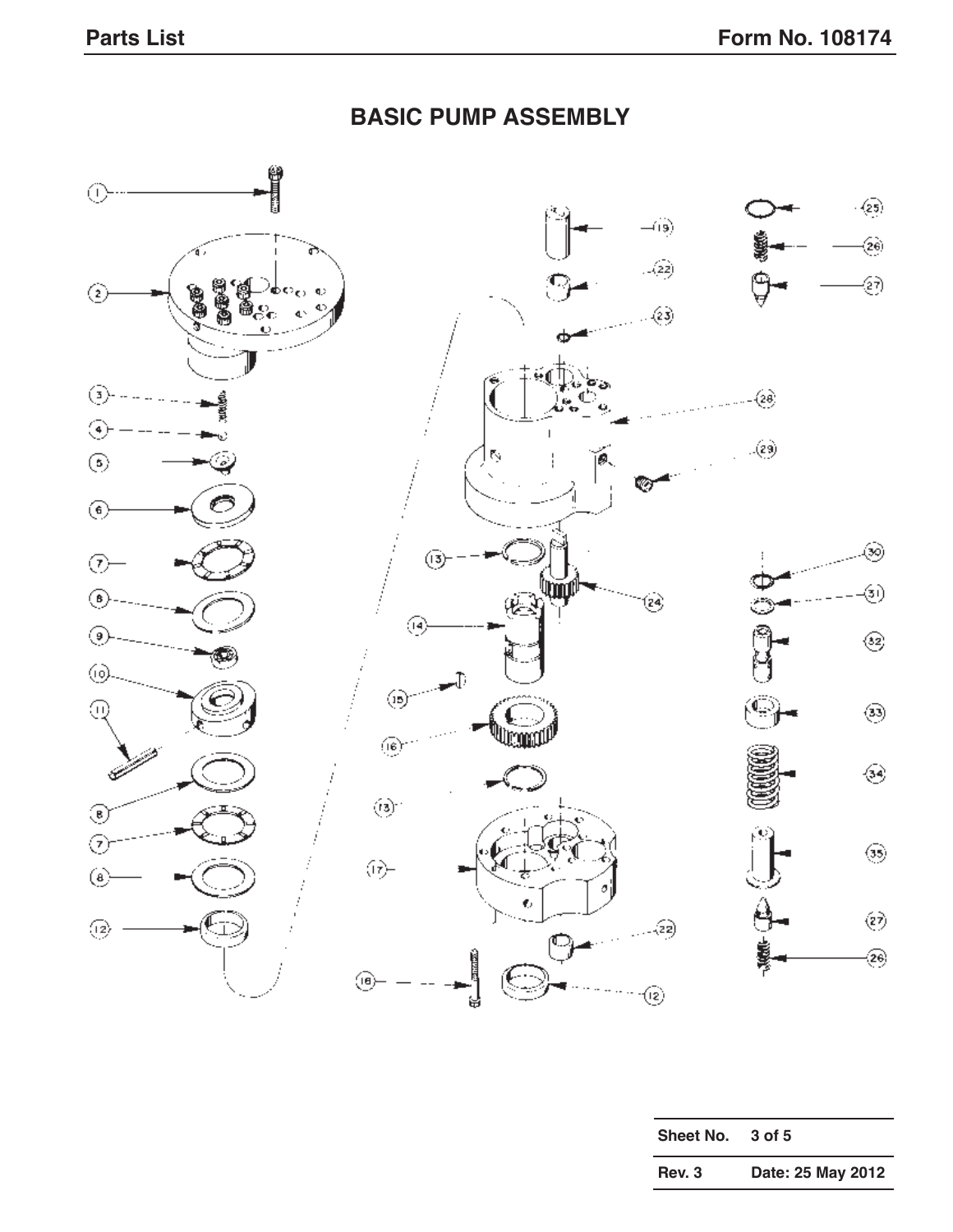# **Parts List, Form No. 108174, Back sheet 3 of 5**

| Item           | Part   | No.            |                                                                             |
|----------------|--------|----------------|-----------------------------------------------------------------------------|
| No.            | No.    | Req'd          | <b>Description</b>                                                          |
| 1              | 10020  | 9              | Soc. Hd. Cap Screw (1/4-20 UNC X 1-1/4" Lg.;<br>Torque to 170-180 in. lbs.) |
| $\overline{c}$ | 33113  | $\mathbf{1}$   | High Pressure Pump Ass'y                                                    |
|                |        |                | (See sheet 4 of 5 & chart on back of sheet 2 of 5)                          |
|                | 33114  | 1              | High Pressure Pump Ass'y                                                    |
|                |        |                | (See sheet 4 of 5 & chart on back of sheet 2 of 5)                          |
| 3              | 10361  | 1              | Compression Spring (1/4 O.D. X 1" Lg.)                                      |
| 4              | 10375  | 1              | Steel Ball (1/4" Dia.)                                                      |
| 5              | 23547  | 1              | <b>Bearing Top Plate</b>                                                    |
| 6              | 23548  | 1              | <b>Top Plate</b>                                                            |
| $\overline{7}$ | 11228  | 2              | <b>Thrust Bearing</b>                                                       |
| 8              | 11813  | 3              | <b>Bearing Race</b>                                                         |
| 9              | 11814  | 1              | <b>Ball Bearing</b>                                                         |
| 10             | 23549  | 1              | Angle Plate                                                                 |
| 11             | 11955  | 1              | <b>Roll Pin</b>                                                             |
| 12             | 11064  | $\overline{c}$ | Needle Bearing                                                              |
| 13             | 11261  | $\overline{2}$ | <b>Retaining Ring</b>                                                       |
| 14             | 23556  | $\mathbf{1}$   | Shaft                                                                       |
| 15             | 11821  | 1              | Woodruff Key                                                                |
| 16             | 23557  | 1              | Gear                                                                        |
| 17             | 30533  | 1              | Pump End Plate                                                              |
| 18             | 10001  | 12             | Soc. Hd. Cap Screw (#10-32 UNF X 1-3/4 Lg.;<br>Torque to 50 in. lbs.)       |
| 19             | 252108 | $\mathbf{1}$   | Coupling                                                                    |
| 22             | 11199  | $\overline{c}$ | Needle Thrust Bearing (See note below)                                      |
| 23             | 10266  | 1              | O-ring $(3/8 \times 1/4 \times 1/16)$                                       |
| 24             | 21272  | 1              | Drive Gear                                                                  |
| 25             | 10303  | 1              | O-ring (7/8 X 3/4 X1/16)                                                    |
| 26             | 10425  | $\overline{c}$ | Compression Spring (3/8 O.D. X 3/4 Lg.)                                     |
| 27             | 20771  | $\overline{c}$ | Poppet                                                                      |
| 28             | 40120  | $\mathbf{1}$   | Pump Body                                                                   |
| 29             | 10427  | 1              | Pipe Plug (1/8" NPTF)                                                       |
| 30             | 10271  | 1              | O-ring (11/16 X 1/2 X 3/32)                                                 |
| 31             | 12389  | 1              | PTFE Backup Washer (11/16 X 1/2 X 1/16)                                     |
| 32             | 20849  | 1              | Spool                                                                       |
| 33             | 23255  | 1              | <b>Spring Guide</b>                                                         |
| 34             | 10426  | $\mathbf{1}$   | Compression Spring (1" O.D. X 1-13/16 Lg.)                                  |
| 35             | 23256  | $\mathbf{1}$   | <b>Spring Guide</b>                                                         |

## **NEEDLE BEARING INSTALLATION SPECIFICATIONS**



**When replacing the needle bearings on the drive gear of the basic pump, the dimensions shown must be as specified.**

Note: Shaded areas reflect last revision(s) made to this form.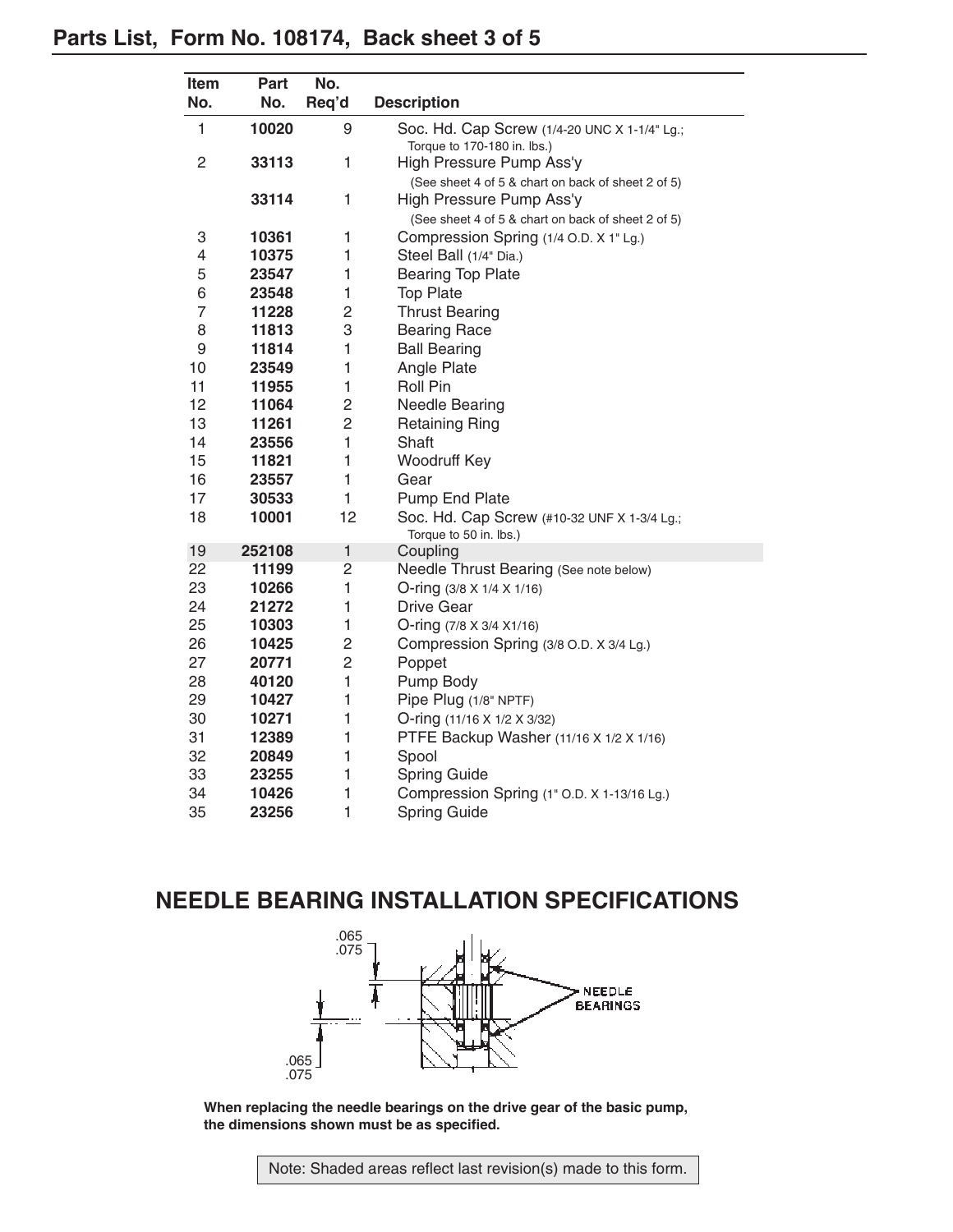# **HIGH PRESSURE PUMP ASSEMBLY**



| Sheet No. | 4 of 5            |
|-----------|-------------------|
| Rev. 3    | Date: 25 May 2012 |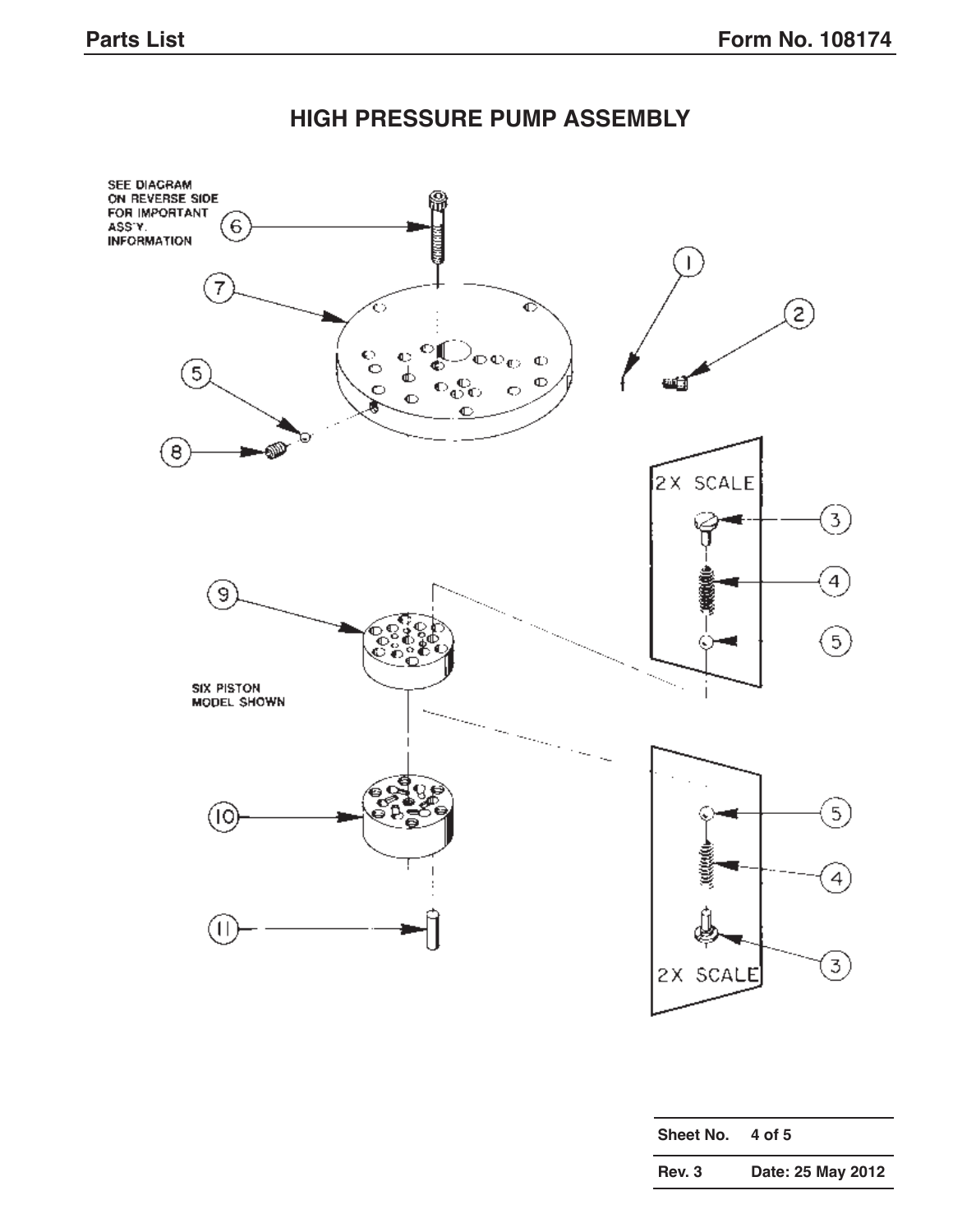# **33113 PUMP ASSEMBLY**

**3 Pistons - 9/32 Dia.**

| <b>Item</b> | Part  | No.   |                                                                 |
|-------------|-------|-------|-----------------------------------------------------------------|
| No.         | No.   | Reg'd | <b>Description</b>                                              |
| 1           | 10442 | 1     | Copper Washer (3/8 X 1/4 X 1/32)                                |
| 2           | 10002 | 1     | Soc. Hd. Cap Screw (1/4-20 UNC X 3/8" Lg.;                      |
|             |       |       | Torque to 140/160 in. lbs.)                                     |
| 3           | 24549 | 6     | Valve Guide                                                     |
| 4           | 10445 | 6     | Compression Spring (5/32" O.D. X 3/4" Lg.)                      |
| 5           | 12223 | 7     | Steel Ball (3/16" Dia.)                                         |
| 6           | 10023 | 7     | Soc. Hd. Cap Screw (1/4-28 UNF X 1-1/2 Lg.;                     |
|             |       |       | Torque to 170/180 in. lbs.; See note below)                     |
| 7           | 50411 | 1     | <b>Top Plate</b>                                                |
| 8           | 10519 | 1     | Soc. Set Screw (1/4-20 UNC X 3/8 Lg.; Torque to 65/70 in. lbs.) |
| 9           | 40630 | 1     | Valve Head                                                      |
| 10          | 41062 | 1     | <b>Pump Barrel</b>                                              |
| 11          | 21628 | 3     | Piston                                                          |

## **33114 PUMP ASSEMBLY**

#### **6 Pistons - 9/32 Dia.**

| <b>Item</b> | Part  | No.             |                                                                 |
|-------------|-------|-----------------|-----------------------------------------------------------------|
| No.         | No.   | Reg'd           | <b>Description</b>                                              |
| 1           | 10442 | 1               | Copper Washer (3/8 X 1/4 X 1/32)                                |
| 2           | 10002 | 1               | Soc. Hd. Cap Screw (1/4-20 UNC X 3/8" Lg.;                      |
|             |       |                 | Torque to 140/160 in. lbs.)                                     |
| 3           | 24549 | 12              | Valve Guide                                                     |
| 4           | 10445 | 12 <sup>2</sup> | Compression Spring (5/32" O.D. X 3/4" Lg.)                      |
| 5           | 12223 | 13              | Steel Ball (3/16" Dia.)                                         |
| 6           | 10023 | 7               | Soc. Hd. Cap Screw (1/4-28 UNF X 1-1/2 Lg.;                     |
|             |       |                 | Torque to 170/180 in. lbs.; See note below)                     |
| 7           | 50411 | 1               | <b>Top Plate</b>                                                |
| 8           | 10519 | 1               | Soc. Set Screw (1/4-20 UNC X 3/8 Lg.; Torque to 65/70 in. lbs.) |
| 9           | 41048 | 1               | Valve Head                                                      |
| 10          | 41063 | 1               | <b>Pump Barrel</b>                                              |
| 11          | 21628 | 6               | Piston                                                          |



### **BOLT TIGHTENING SEQUENCE**

**NOTE: Assemble in sequence shown. Lubricate under head and on threads. Torque to 180 in. lbs.**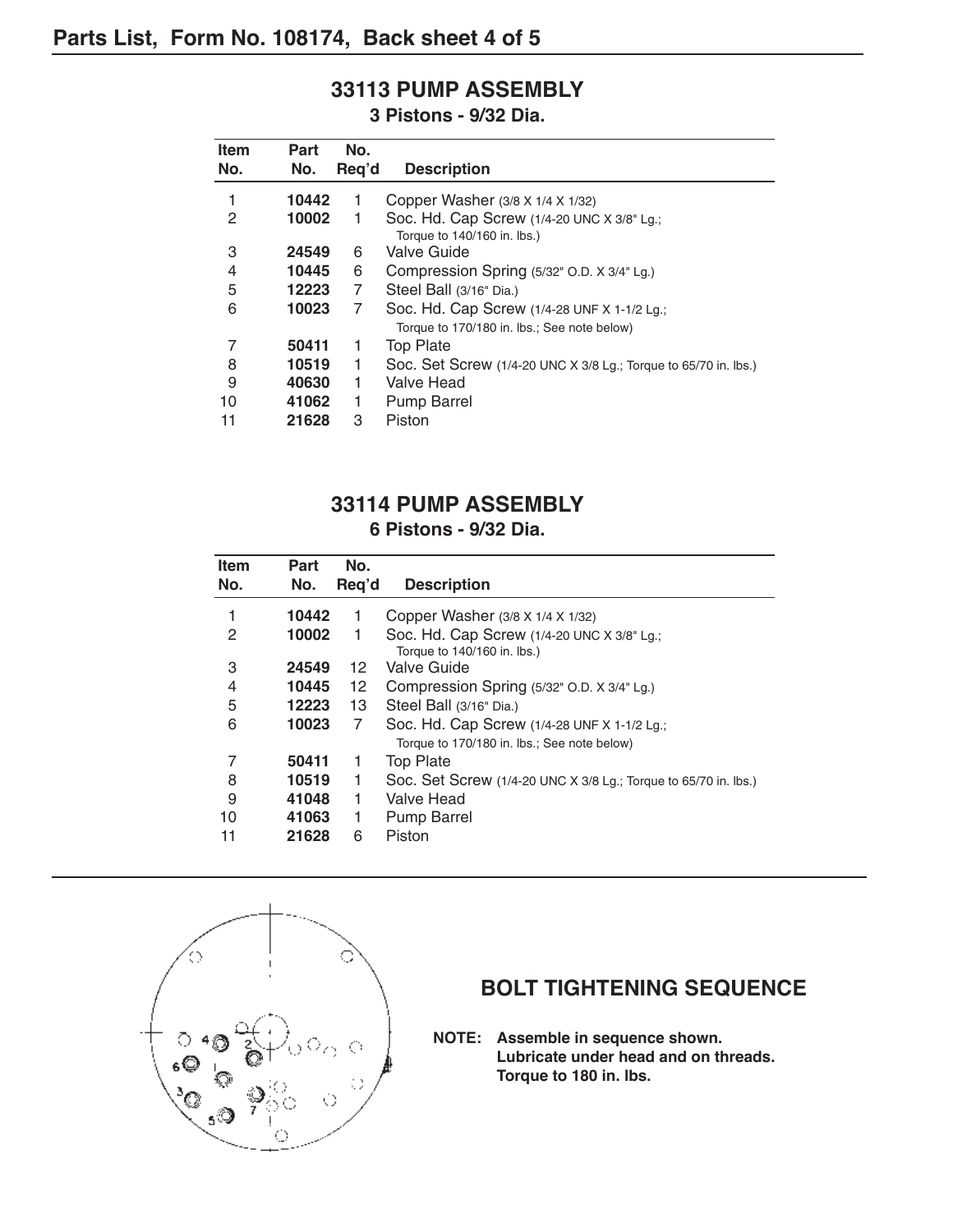# **RESERVOIR ASSEMBLIES**



**2 GAL. RESERVOIR 5 & 10 GAL. RESERVOIRS**



**FILTER & EXTENSIONS 7 GAL. RESERVOIR Used on 5, 7 & 10 Gal. Reservoirs as Applicable** (13  $\sqrt{4}$ ⊛ -(6)  $\langle \tau \rangle$  $\overline{\mathbf{9}}$  .  $\hat{\mathbf{B}}$  $(\mathbf{6})$ 00 **Sheet No. 5 of 5 Rev. 3 Date: 25 May 2012**